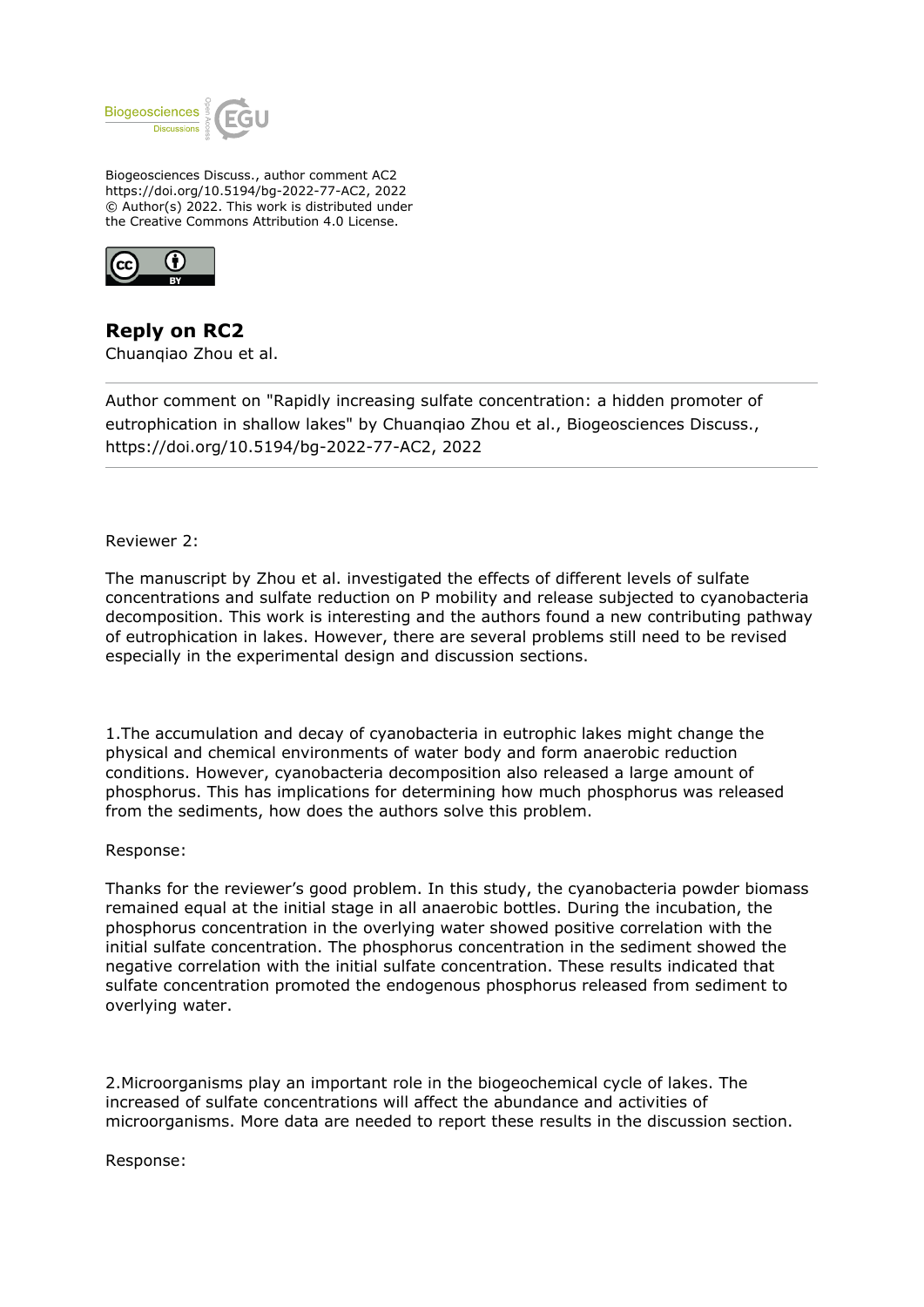Thanks for the reviewer's suggestion. The increase of sulfate concentration promoted the increase of abundance and activity of SRB. In this study, we have showed the dynamic changes of the SRB abundance in Table 1. We will add more data about the abundance and activities of microorganisms in the discussion section.

3.The authors set up a series of sulfate concentrations from 0 to 180mg/L. However, some concentrations of sulfate were too high, therefore, some background data of sulfate concentration can be added in eutrophic lakes and to explain the role of sulfate concentration gradients in microsystems.

# Response:

Thanks for the reviewer's kind remind. In recent studies, the sulfate concentration increases significantly in the freshwater lakes around the world  $^{[1]}$ . Particularly for Lake Taihu, the sulfate concentration increased from 30 mg/L to 100 mg/L from 1960 to  $2010^{[2]}$ . In addition, it has been reported that the sulfate concentration will continue to increase in the future  $^{[3]}$ . We will add more background data of sulfate concentration to explain the role of sulfate concentration gradients in microsystems.

[1] Holmer, M., Storkholm, P. Sulphate reduction and sulphur cycling in lake sediments: a review. Freshwater Biology, 2001, 46:431-451.

[2] Yu, T., Zhang Y., Wu, F.C., et al. Six-decade change in water chemistry of large freshwater lake Taihu, China. Environmental Science & Technology, 47(16): 9093-9101.

[3] Chen, M., Li, X.H., He, Y.H., et al. Increasing sulfate concentrations result in higher sulfide production an phosphorous mobilization in a shallow eutrophic freshwater lake. Water Research, 2016, 96: 94-104.

4.Why use cyanobacteria powder instead of fresh cyanobacteria? What is the meaning of cyanobacteria powder? The cyanobacteria powder and fresh cyanobacteria may have different ecological effects.

# Response:

Thanks for your professional questions. In this study, we only considered the decomposition process of cyanobacteria, not the decay process. Therefore, we used the cyanobacteria powder instead of fresh cyanobacteria.

5.Please explain destructive sampling's definition and the reason for choosing this method. Authors need to explain how to keep anaerobic environment during incubation.

# Response:

Thanks for the reviewer's questions. In this study, we used the method of destructive sampling. At the beginning of the experiment, we set up a time series microcosms including 1, 2, 3, 4, 5, 6, 7, 9, 11, 14, 18, 23, 28, 33, 38, 43 and 48 d. Only one group needs to be taken out in each sampling period, therefore, the anaerobic state of other anaerobic bottles will not be destroyed.